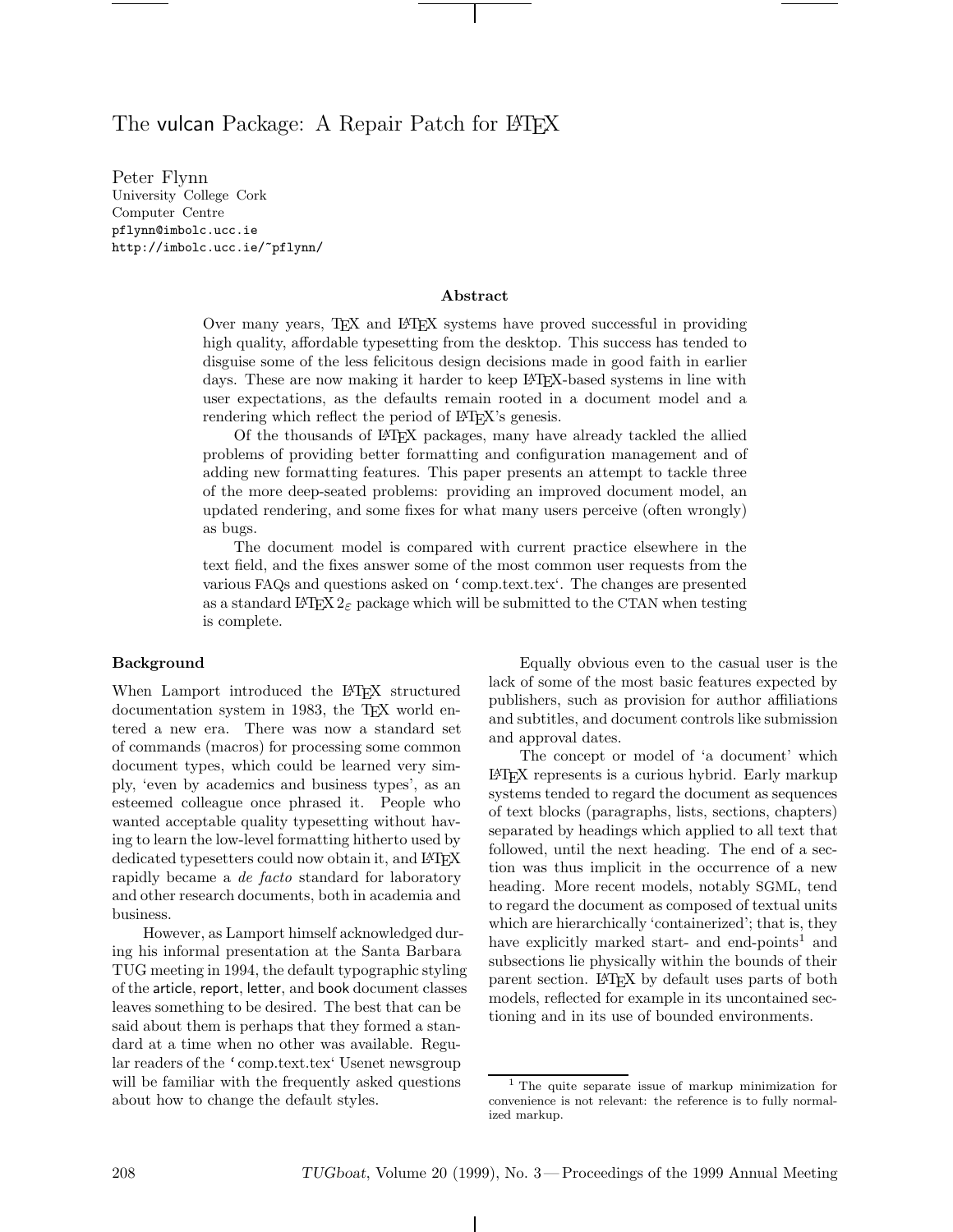**Development.** For ten years the concept of all but the most trivial changes to the default styles was beyond most LAT<sub>EX</sub> (and even T<sub>EX</sub>) users, who had a job to do and were not prepared to commit precious time to making changes in largely undocumented baseline code. The customization features of PATEX 2.09 were not extensive, and yet it is a tribute to the robustness of Lamport's work and the dedication of hundreds of volunteers that many macro packages were written to extend its functionality.

1993–94 saw the arrival of  $\angle$ FFX  $2_{\epsilon}$ , intended as an interim solution to some of the problems while work on L<sup>A</sup>T<sub>E</sub>X<sub>3</sub> continued. The second edition of Lamport's book appeared (1994), updated for LAT<sub>E</sub>X 2<sub>ε</sub>, and also the compendious and wonderful *L*A*TEX Companion*, which provided for the first time a substantial corpus of in-depth detail on the internals of the system, as well as copious information on packages and macros.

**Structure.** Nothing was done, however, about the level of markup detail or the default appearance of the document styles. This is understandable when LATEX is viewed from the point of view of a standard, but it is regrettable, as it is the visual appearance of the default styles which is the very aspect of the system which draws the most criticism, and is perhaps second only to broken markup as the reason which has contributed most to the poor image and take-up rate of LATEX outside the scientific and academic fields.

A second factor in the use of structured documentation systems also came to the fore in the decade before  $\angle MFX2_{\epsilon}$ . The SGML standard<sup>2</sup> grew in use (and slowly, too, perhaps for reasons not unlike those which faced LAT<sub>EX</sub>). The potential for a system which could separate content almost completely from appearance was attractive to many LATEX users, and those who worked on LATEX  $2\varepsilon$  were very much aware of the existence and growth of SGML. Users, too, were not unaffected by the growing popularity of one rather small and restricted application of SGML called HTML (HyperText Markup Language).

**The Vulcanize project.** In concluding that there are areas of LAT<sub>EX</sub>'s implementation which need attention, there is no suggestion that LATEX itself— 'latex.ltx', for example— is in any way 'bust', so there is no implication that the core concepts of LATEX itself need to be 'fixed'. It is contended, however, that LAT<sub>E</sub>X's default styles and provision of markup are, at the very least, sub-optimal.

Changing this basic provision of markup is not possible as it is frozen, and too many documents rely on the continued existence of the LATEX defaults. One solution to this is the development of transparent 'drop-in' styles which provide solutions to the problems without affecting anything else. This allows existing files to be processed without changes to the markup, and allows new files to be created with markup which is 100% backward-compatible.

The Vulcanize project, $3$  and the vulcan package which it is developing, grew out of the author's work in supporting LAT<sub>EX</sub> in a research environment and also using it in a commercial production environment. The simple practicalities of this made it clear that while perhaps 85% of style writing could be handled by existing packages and options, there was a repeated necessity for some common features which were not well addressed by the standard packages. The present macros are therefore aimed at fixing these aspects by supplementing the standard LATEX defaults with three additional features:

- 1. extra commands to support many of the requirements for 'logical' markup (Lamport, 1988), not a few of which are derived from the experiences of SGML and XML
- 2. new formats for the default document classes which become operational without any change to existing markup, drawing on practices and developments in typographic design over the last two decades or more
- 3. document design support for authors and others wanting to make changes, based more closely on the way the typesetting and publishing industry works

The initial stage of work planned for the project is to cover the first item above, and part of the second. A later stage will tackle the more difficult problems of 'customizable customization' implied by the third.

It has been noted that while the additional provisions of vulcan are in themselves non-standard, there is an opportunity at this stage to try and harmonize some of the work being done by publishers and others, especially for the front matter or metadata, and that the LAT<sub>E</sub>X<sub>3</sub> project may be a suitable forum for discussion.

**Other work.** There have been many packages which enhance the default TFX and LATFX styles, and some of them also provide alternative methods of specifying changes to the styles. Among the best known are probably blu, lollipop, and koma. The last in

<sup>&</sup>lt;sup>2</sup> Standard Generalized Markup Language: ISO 8879:1985 (Goldfarb, 1990).

 $3$  As was noted in the author's recent column in TUGboat(Flynn, 1998), the reference is to the vulcanization of rubber being used to seal leaks.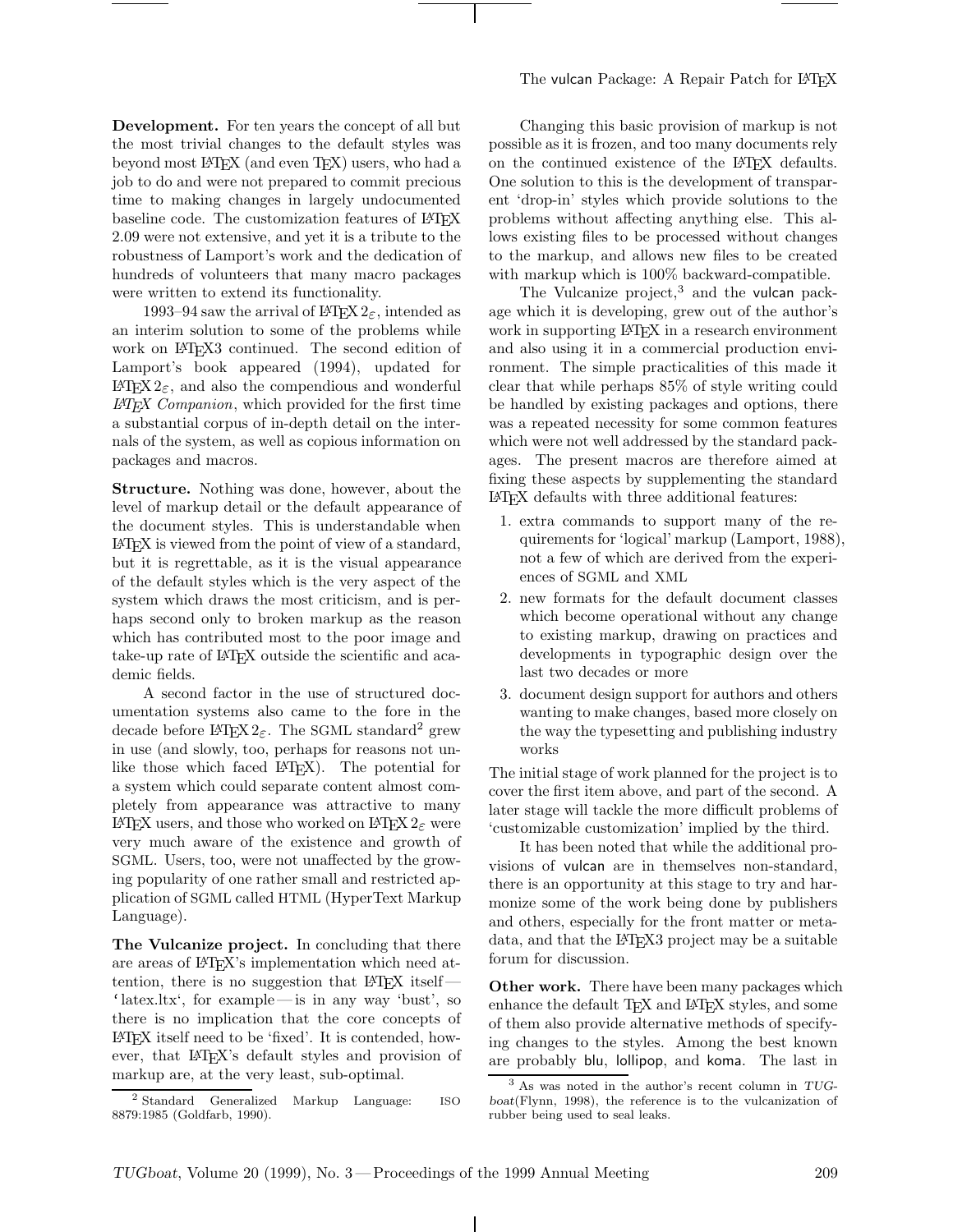### Peter Flynn

particular is of interest, as it implemented, for the first time in a TEX system so far as the author is aware, the page layout parameters favored by Jan Tschischold in later life (Tschichold, 1935). These have been borne in mind, although not directly used, in the layout changes implemented in vulcan.

It is no part of this project to detract from these packages, all of which provide much-needed additional features. On the contrary, it is an explicit aim to supplement them by addressing a related but distinct set of problems.

# **Commands in vulcan**

This section deals with the primary stage of the project, which is to develop additional commands to support a greater use of logical markup. The greatest part of this deals with the metadata found in document headers and title blocks. Although the current proposals do not relate directly to those of the Dublin Core<sup>4</sup> or ISO 11179,<sup>5</sup> the author is monitoring developments in this area, and suggestions from catalogers as well as publishers have been sought in relation to the need for markup to hold ISBNs, ISSNs, CIP blocks, etc.

Titling. LAT<sub>EX</sub>'s \maketitle command creates a title block (or title page, if the titlepage option to the current class is in effect), using the values supplied in the immediately preceding \title, \author, and \date commands. If the beginner omits one or more settings, there are defaults or error messages provided by LATEX.

These commands in standard LAT<sub>EX</sub> accommodate only the most basic of document identification, and require sometimes extensive additions to handle the requirements of publishers, institutions, or corporate standards. Code such as that in Figure 1 is all too common, and is largely due to the fact that the only way in the standard classes to effect a subtitle is to bind it typographically to the title, and the only way to effect a multi-author representation is to bind it in a similar manner to the \author command by formatting. While it can be argued, correctly, that the default styles can be used to achieve footnoted affiliations, for example, the problem is that they are not called that: they have to be called \thanks, which is misleading, especially for the beginner. While it is not possible to provide 'syntactic sugar<sup>'6</sup> for every variation of formatting, the current contention is that the default styles are seriously deficient in their provision of markup and that this is a significant stumbling block to the advancement of LATEX as a serious publishing solution.

One of the greatest problems of acceptance for LATEX is that after all the persuasive sales pitch has been made about the importance of proper markup and identification, and how portable it makes your LATEX, the new user is expected to perpetrate code like that in Figure 1 because the default document classes do not provide for anything else.

|                                   | <b>Figure 1:</b> Traditional methods of article |  |
|-----------------------------------|-------------------------------------------------|--|
| attribution in LAT <sub>F</sub> X |                                                 |  |

\title{Read Once, Write Many\\ {\Large Disambiguating multi-author attributions in Restoration comedies}\\} \author{Mae West\$^a\$\\ Mae East\$^b\$\\ Wile E Coyote\$^a\$\\  $\setminus$ {\small \$^a\$ University of Short Island, NY}\\ {\small \$^b\$ Chicken College, RI}}

> Read Once, Write Many Disambiguating multi-author attributions in Restoration comedies

> > Mae West $^a$ Mae East $<sup>b</sup>$ </sup> Wile E Coyote<sup>a</sup>

 $\footnotesize{^{a}}$ University of Short Island, NY  $\footnotesize{^{b}}$  Chicken College, RI

The problem has long been recognized, and many publishers provide style files for their own journals (TUGboat is no exception), but these are clearly very specific solutions, as they address the immediate disambiguation requirement for formatting. It is clear that as publishers slowly move towards more productive use of SGML, the format dependencies are also slowly changing, but in the common case of the author writing a document when a suitable publisher has not yet been identified, many current formats are simply not useful.

For the three basic commands implemented by the standard classes, the vulcan package provides a replacement default title ('Untitled Document') and author ('Anonymous'), and modifies LAT<sub>EX</sub>'s date default to use the day–full-month–year format. In addition, it provides for an optional subtitle, and

<sup>&</sup>lt;sup>4</sup> A proposed methodology for adding metadata to HTML files to aid retrieval on the Web.

<sup>5</sup> A standard proposing Registries to disambiguate the names used for data elements. This would allow contextsensitive searches to take place without the user needing to know what name an information provider has used for a particular class of information.

<sup>6</sup> An alternative way of expressing something; strictly unnecessary, but designed to keep people sweet.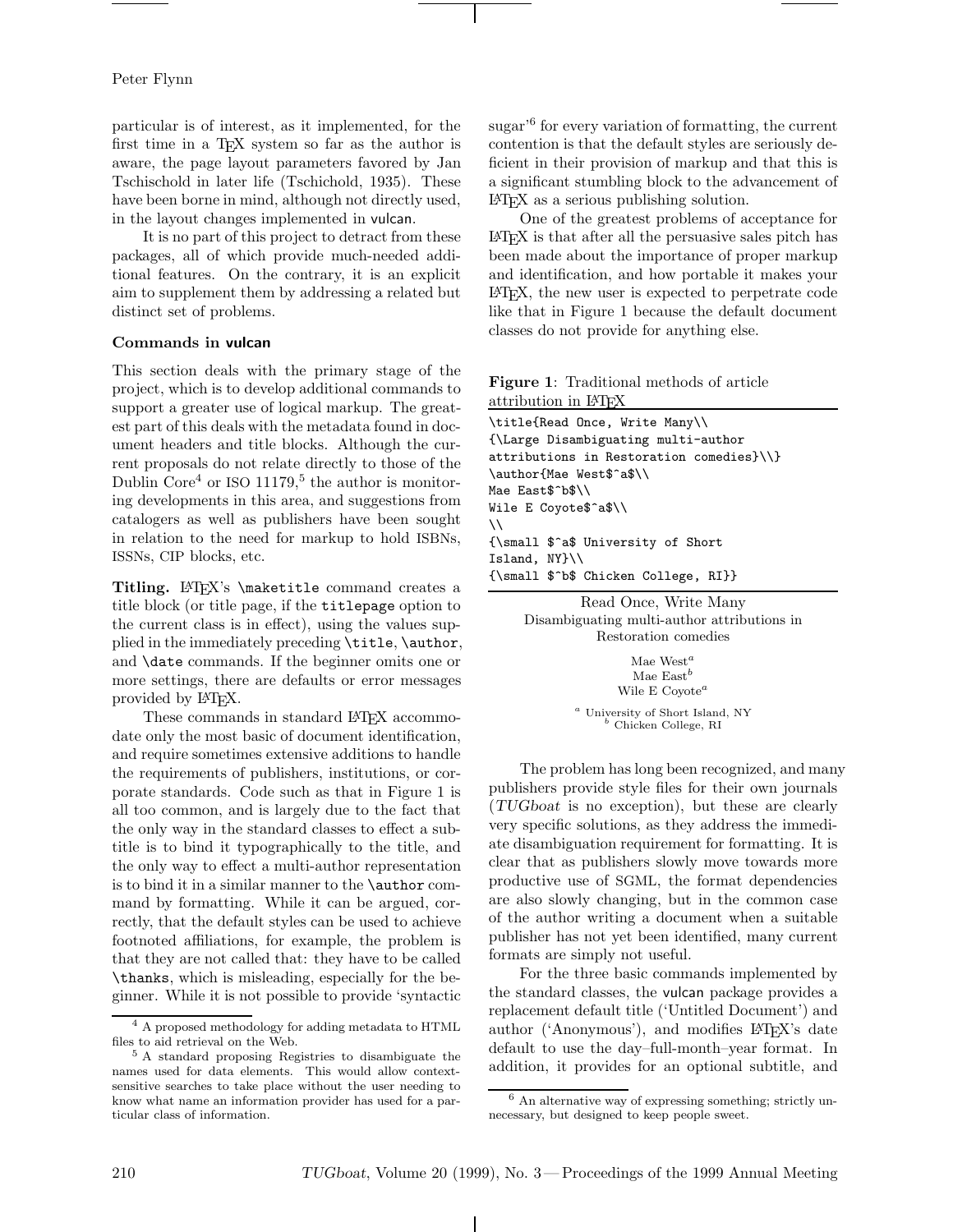author affiliation details (job title, department, organization, email address, website, and author bio) for multiple authors in such a way as to make the data more congruent with that required by many publishers. This avoids the need for users to add manual formatting to achieve a reasonably acceptable generic article format. As more style files for known publishers' journals or series are developed, it is hoped that a common core of similar markup will emerge: one of the known barriers to acceptance of LATEX by publishers is the need to make a significant investment in programming in order to realize the required markup.

Author details, if they appear in the title block at all, usually occur in one of two places: a) immediately after each author; or b) grouped together after all the authors, and referenced with a raised footnote letter. To achieve this in vulcan with minimum effort on the part of the author, the positioning of the author details within the markup is used to determine where to place them.

- author details which are included *within* the scope of the **\author** command argument (i.e. before the closing curly brace of the author's name), will be printed 'footnoted' in a block after all author names are complete
- author details which *follow* the closing curly brace of the \author command (i.e. they lie after each \author command), will be printed as they stand, separately after each author

An example of the first layout is clearly seen in Figure 2. The information which can be provided about each author is defined below (some syntactic sugar has been added to make it more context-sensitive):

| \jobtitle           | Synonyms are          |
|---------------------|-----------------------|
|                     | \position and \rank.  |
| \affiliation        | A synonym is          |
|                     | \institution, and     |
|                     | the abbreviations     |
|                     | \affil and \inst also |
|                     | work.                 |
| \office             | A synonym is          |
|                     | \department, and the  |
|                     | abbreviation \dept    |
|                     | also works.           |
| \address            | Postal address.       |
| \email and \webpage | Email address and     |
|                     | Web site, if any.     |
| \blurb              | This is the author's  |
|                     | short-form biography. |

The arrangements for handling multiple authors sharing one affiliation is undecided at the time of writing. Different publishers employ very different

|  | Figure 2: Sample title page in vulcan. |  |  |  |  |  |  |
|--|----------------------------------------|--|--|--|--|--|--|
|--|----------------------------------------|--|--|--|--|--|--|

| \title{Encoding Boole's Algebra}<br>\subtitle{(Markup and Semantics) or \\<br>(Markup and Presentation) }<br>\author{Peter Flynn<br>\affil{University College Cork} |
|---------------------------------------------------------------------------------------------------------------------------------------------------------------------|
| \office{Computer Centre}                                                                                                                                            |
| \email{pflynn@ucc.ie}}                                                                                                                                              |
| \author{Angela Gilham                                                                                                                                               |
| \affil{University of Oxford}                                                                                                                                        |
| \office{Computer Laboratory}                                                                                                                                        |
| \email{angela.gilham@comlab.ox.ac.uk}}                                                                                                                              |
| \conf{ALLC/ACH 2002}                                                                                                                                                |
| \journal{Markup Languages}\vol5\num4                                                                                                                                |
| \submitted{31 December 2002}                                                                                                                                        |
| \maketitle                                                                                                                                                          |
| Markup Languages, 5:4                                                                                                                                               |

Encoding Boole's Algebra

(Markup and Semantics) or (Markup and Presentation)

PETER  $FLYNN^a$  Angela Gilham<sup>b</sup>

<sup>a</sup>University College Cork Computer Centre (pflynn@ucc.ie)<br><sup>b</sup>University of Oxford Computer Laboratory (angela.gilham@comlab.ox.ac.uk) Submitted: 31 December 2002

formats for this, some attaching the affiliation to the first author's name, some attaching it to the last, and some using footnote-style raised figures in multiple occurrences. There needs to be more discussion about how to make it easiest for the writer or editor to assign affiliations to author names.

Markup is also provided for the identification of publication-oriented metadata. This often occurs as a running header, at least on the title page, so it is implemented in vulcan in that position as left-hand and right-hand heads:

| \copyrightholder,         | copyright notice<br>A      |
|---------------------------|----------------------------|
| \copyrightdate            | (holder and year); left    |
|                           | head.                      |
| $\{journal, \vol, \num\}$ | The name of the jour-      |
|                           | nal or other publica-      |
|                           | tion, if relevant (with    |
|                           | volume number and is-      |
|                           | sue number); left head.    |
| \conf, \sponsor           | The name of the con-       |
|                           | ference or event (and      |
|                           | the funder or sponsor-     |
|                           | ing organization), if rel- |
|                           | evant; right head.         |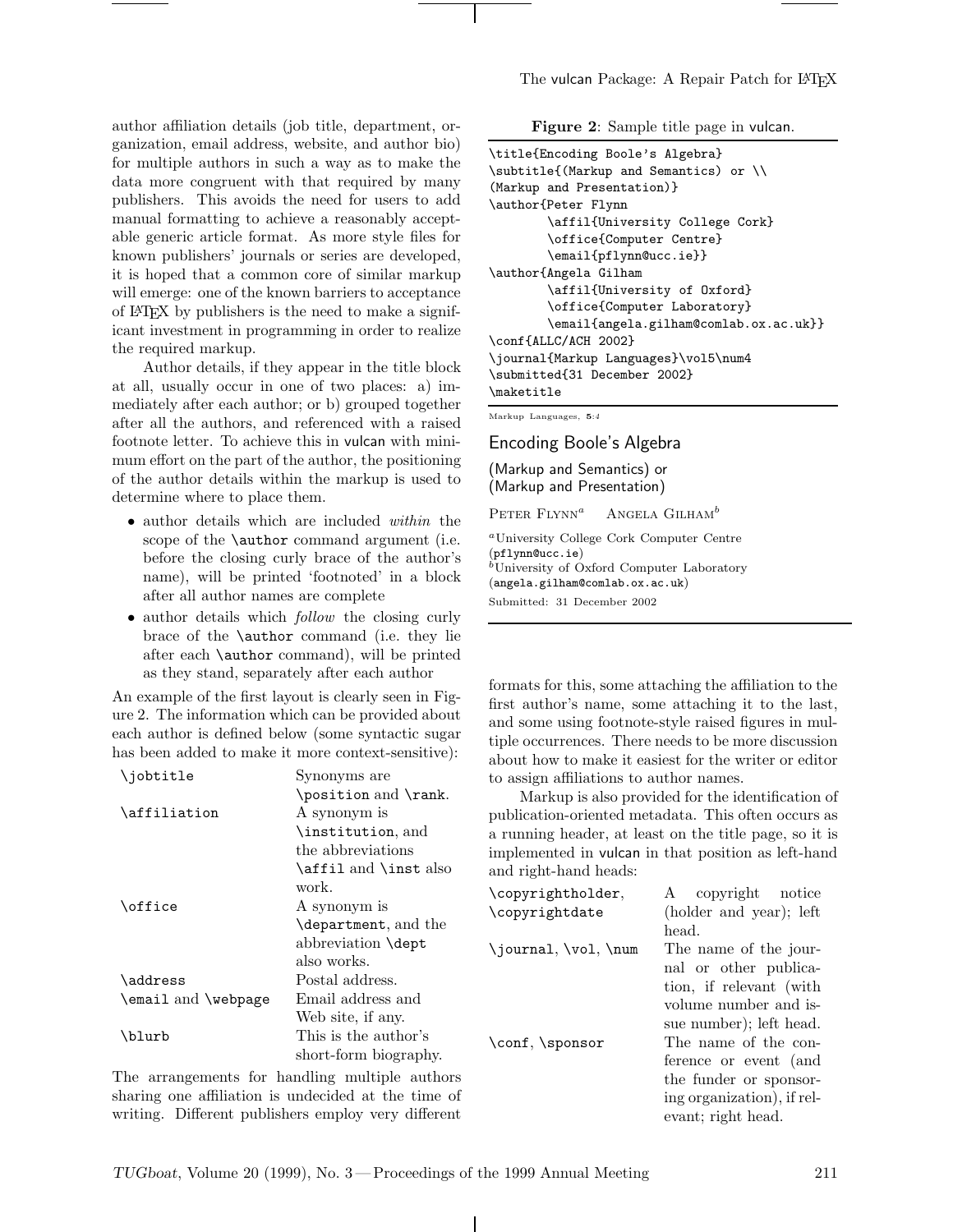# Peter Flynn

Omission of date information works as for standard LATEX (today's date). Extra commands are provided to identify progress through the editorial process: \submitted and \accepted are more commonly used by authors, and \received and \reviewed are more commonly used by editors.

An **\ack** command is supplied to identify funding sponsors or acknowledge other assistance.

In all cases the order of the commands is not important, except that author-specific data must accompany its owner directly, in one of the two places explained above.

**Sectioning and structural markup.** The majority of LATEX's default sectioning structure and appearance has been retained, but some aspects which are the cause of numerous FAQs have been changed.

The sanshead option sets all section heads, table and figure captions, headings on front- and backmatter sections, and description list topics in the current default sans-serif font. All display section heads are set raggedright at all times.

The concept of a chapter has been removed from code which is applied in the case of the report class, as reports very rarely have chapters.<sup>7</sup> On those occasions when a very large report in chapters is needed, the chaprep option restores the original use of chapters. This not only conforms with observed practice, but solves an important annoyance for the new user.

A new float type, example, has been added, using the float package of Anselm Lingnau.

# **Example 1.** Example of an example

The semantics of example markup require some care, as it has been noted that in North America, this term appears to be taken to mean exclusively 'example of verbatim programming code', whereas in Europe it can be any kind of example of anything, depending on the context of the document, from the brushstrokes in a painting by Cézanne to the right way to boil a floury potato.

#### **Formatting**

This work forms part of that identified as the second item in the section "The Vulcanize project".

**Title block.** The layout of the title block or page has been radically altered, as described in the previous section: see Figure 2. Instead of the classic centred design, vulcan uses a flushleft default layout, with sans-serif document title and subtitle, caps and small caps for author names, and smaller type for author details, dates, and acknowledgements.

However, the header layout is just an instance of the \maketitle macro, so it can easily be altered to reflect a new design, without the need to borrow heavily from the class file. The remaining work on parameterization (see the section "Conclusions") will address this.

Indentation. L<sup>AT</sup>FX's automatic \noindent after section heads can be extended to new paragraphs following lists, quotations, and so on by using the trapindent option. This removes an unpleasant visual imbalance where a new paragraph indent would follow the end of the hanging indentation of a foregoing list. The flushquote removes the intrusive initial indentation in the \quotation environment.

**Extended cross-references.** Extended cross-references have been implemented for parts, chapters, sections, tables, figures, examples, (and lists, where possible), so that it is no longer necessary to name the class of object you refer to. If a reference is to a figure, then the word 'Figure' will be inserted automatically. This is similar to the references seen in T<sub>E</sub>Xinfo, $8$  which are fully explicit, giving section name and number as well as the page reference, and is already provided for in some class files, as prefixes for counters. The objective is to free authors from the need to carry such details in the head, and to allow text containing labels to be moved from one environment to another without the need to conduct a manual search and check for referential integrity.

The \ref and \label commands have been modified to handle the relevant additional details, so vulcan files will continue to work with standard LATEX in this regard, except that the auto-naming will not occur. Work is ongoing to eliminate some minor conflicts with other referencing packages.

**In-line lists.** One class of lists which is inexplicably missing from  $\text{BTr}X$  is the in-line list.<sup>9</sup> These are extremely common in all classes of document, where they a) provide informality, b) consume less space, and c) enable a list to form a part of a complete sentence. They have been implemented in vulcan in the same way as other lists (*ie* as an environment), thus \begin{inline}, \end{inline}, and \item can be used *inside* a paragraph.

There is an optional argument to affect the numbering style, using the same values as for section numbering (alph, Alph, roman, Roman, and arabic),

<sup>7</sup> It is unclear how chapters ever got into the report document class in the first place.

<sup>8</sup> A plain TEX documentation package common on Unix systems

<sup>9</sup> As this goes to press I notice the new paralist package which also implements these lists.